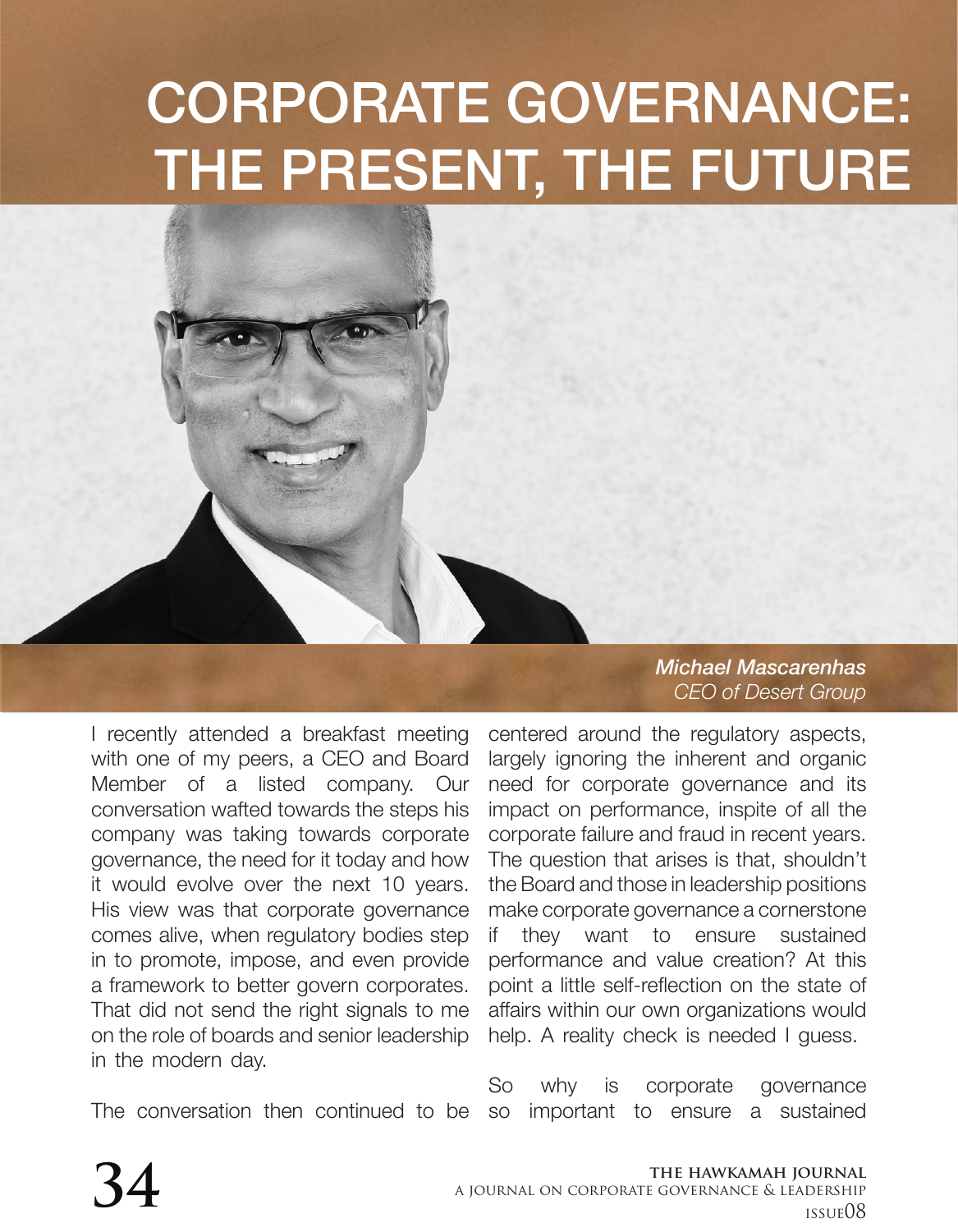performance graph? Let's explore what really happens in businesses, be it SMEs, family owned enterprises, listed or stateowned enterprises, over time.

Any business has a simple structure around its goals when initially started. Systems and processes are closely monitored and managed through simple hands on controls. A strong start up mentality controls operations. Shareholders and members of the Board understand the nuances of its operations and govern easily. Risks are quickly identified and mitigated. There is regular contact with the leadership team and in many cases directly with the employees. However, and this is exactly where the dichotomy sets in, growth is an essential component in the success of any business.

Successful business will continue to grow and put growth as a prime goal year on year, but then business growth creates complexity. There are many plates being spun at one time and people, systems and processes intertwine to create a web which is difficult to govern and manage at times. With the advent of technology the sophistication levels has increased manifold. Even a simple wrong tweet could spell disaster for companies.

This ladies and gentleman is the paradox of growth. Growth creates complexity and a labyrinth within operations. Complexity in the absence of appropriate governance and controls leads to risk both known and unknown which could result in serious financial, reputational and business implications. Business could implode

impacting not only shareholders but all stakeholders alike. Employees, suppliers, customers, financial institutions, investors, strategic partners and even countries get severely hit when the lack of governance spells disaster. Poor governance eventually leads to poor returns and value destruction. There have been many an example and no sector has been immune to this destruction. SMEs, family businesses, private or public organizations have not been spared. Look around closely and you will know that the lack of corporate governance destroys value.

So let's get down to what matters most and ask the question - do you think that your company ticks the boxes of an effective corporate governance system? Does your company have the required transparency, accountability, fairness and responsibility – the four pillars of corporate governance – in place? If you are left squirming in your seat then there is a problem that could impact company performance, foster risk through a poor risk management system and be exposed to corporate scandals that includes fraud.

So before we examine how the role of Boards will evolve in the next 10 years it will be important to take stock of the situation as it exists today. Many of my peers who act as Independent Directors have many notes to share. In turn, I would like to share these with you. One of the most common observations spoken about is that the Board structure and mix at times leaves much to be desired.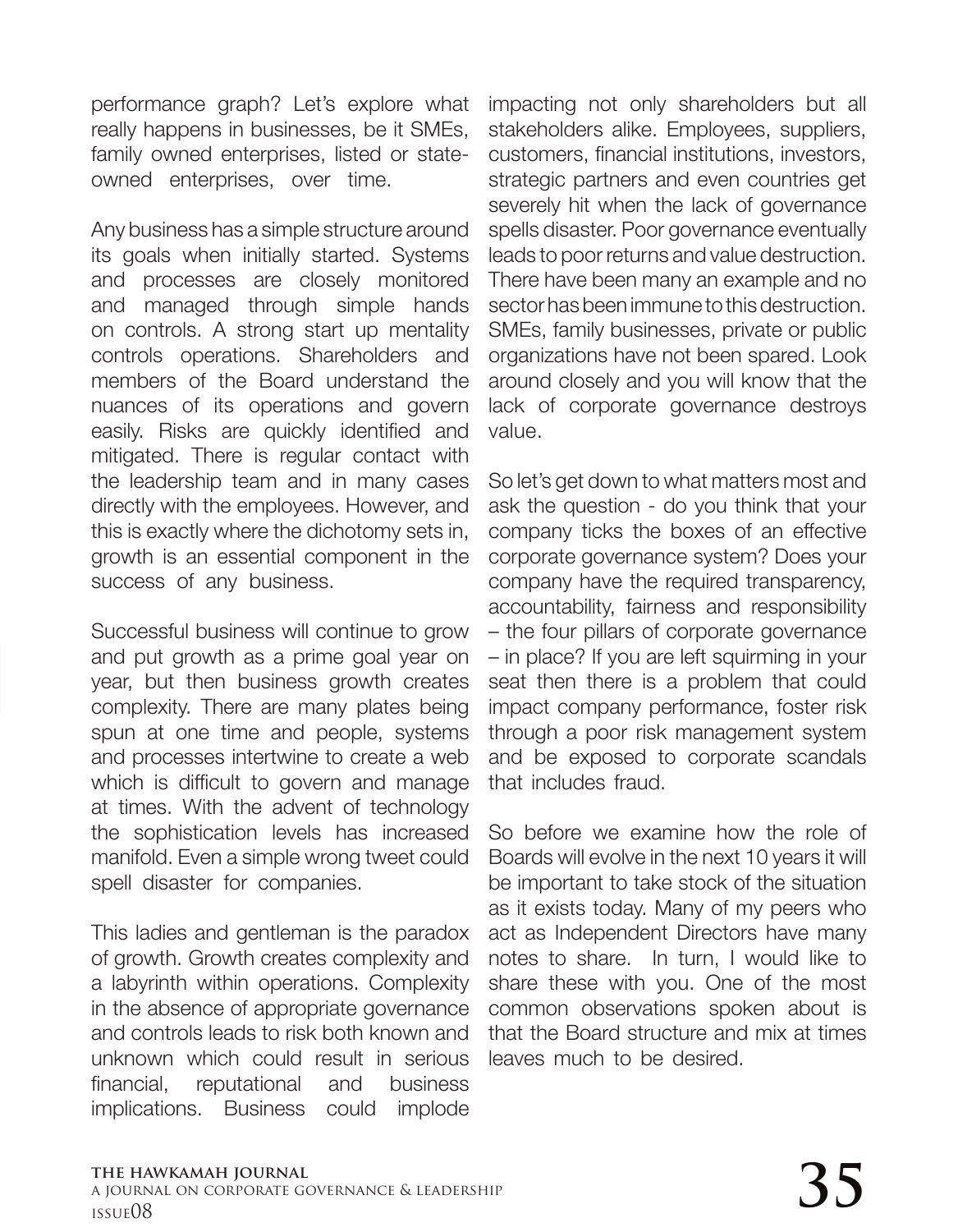A summary on the recent scandal at Volkswagen was provided by the Financial Times that highlighted the lack of diversity, expertise and independence at the Board level as the main causes of what happened in what is one of the largest car manufacturing companies in the world. Even the so called best are not immune to the problems at the board level. Companies in the Middle East be it SMEs, family owned enterprises to listed enterprises should take note of the above and reconsider the structure and the mix of skills they have within their Boards.

In the SME environment, so many of us have the skills we require to start and build, but without increased management skills, competence and capability we would struggle to effectively take our businesses to the next level. The ideal solution to grow small businesses then is to ensure that each stage of development was matched with the relevant support, while simultaneously increasing management skills so that businesses are ready for the next step, risks mitigated and value enhanced. This needs a different mind-set and thinking. A degree of openness and realization too is needed to accept that you will need to step aside and let professionals take over. Professionals who are bound by a strong corporate governance framework.

I have to admit though that in recent times we have seen more SMEs seeking independent advice early on. Corporate governance comes in various forms. This advice could come in the form of mentoring or coaching from professionals. This is where bodies like Hawkamah in the Middle

East have started to play a major role and provide a pool of professionals certified in Stewardship.

One of the biggest topics doing the rounds is the acceptance of corporate governance in family owned business both regionally and globally. This is what David Feffer, Suzano, Chairman of the Board, speaking to his relatives after his father's death said "…We have two options; there is no right or wrong decision, nor one that is better than the other. But whatever is to be done, will be definitive. There is no turning back. We can continue being a family business, like in my grandfather's and father's days, or become a professional company with a strong and clear capital market strategy." Quite a shocking acceptance but this is where the world and the region is heading – professionalism.

Many of the large business in the world were and are family business. However with chances of fraud, scandals, financial losses and value destruction more companies are ensuring that there is a distance between ownership and management. Toyota, Bechtel, Mars, Cargill etc. are good examples. However family owned business would have to adapt or face a lack of professional stewardship in their business environment. The need for stewardship in the form of a professional board drawing on outside expertise will give them strategic capability to drive management, operations, manage ownership conflict and create succession plans.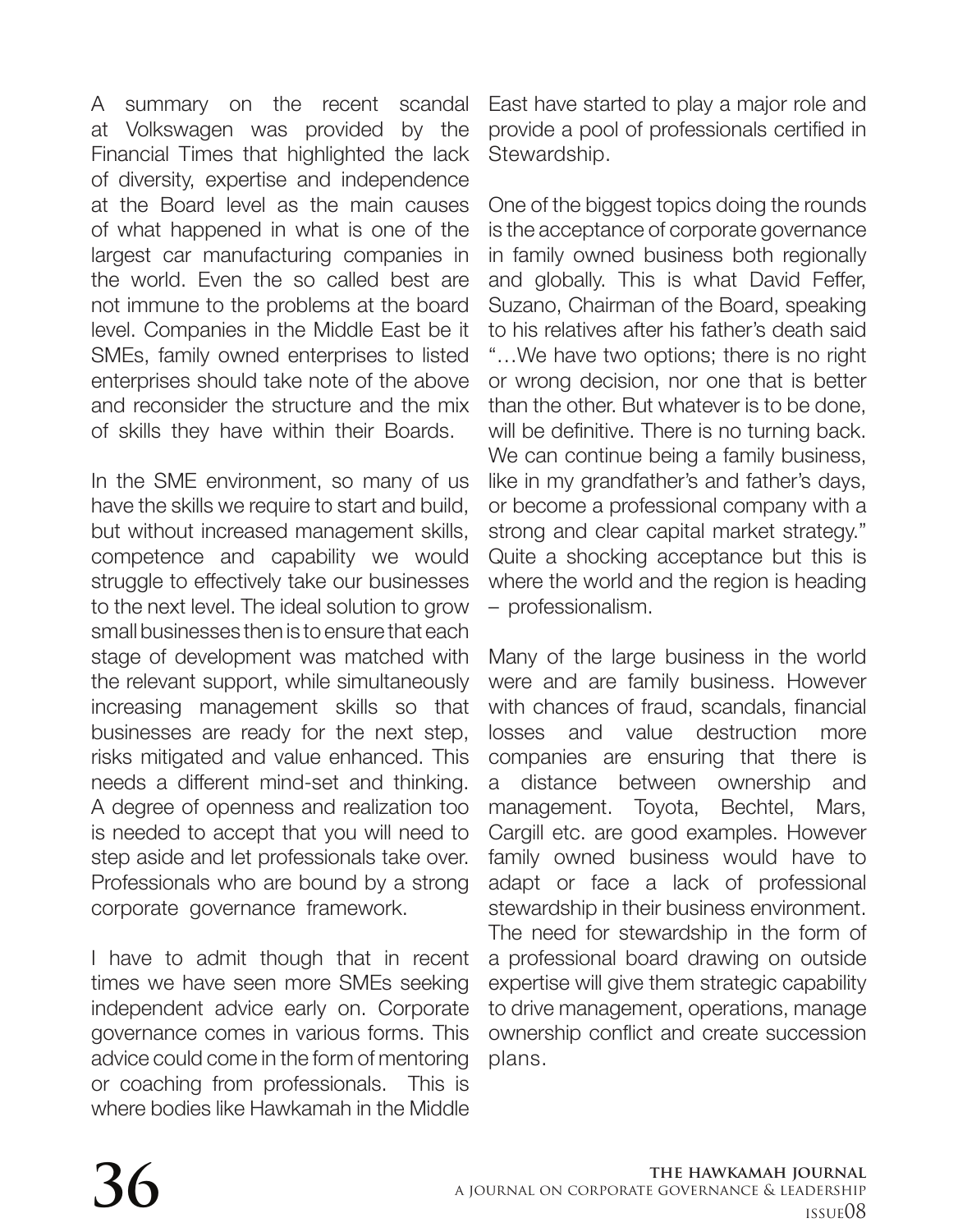This needs a culture change. In a few years' time with competition, the opening up of economies forced by efficient trade and capital flow, technological advancement and the complexity of market place, one will see a transition. Change will happen and family owned enterprises will have to face a tough realization to either adapt or see businesses eventually disappear. No one wants that. Family businesses are an important part of commerce and society. However, it's in their interest to seek advice on furthering corporate governance.

I particularly like what I read in an OECD report. "I don't know cases of families in Latin America that had become more united because of money, but I do know of many cases where families have destroyed companies because of money. The lesson to be learned here is that company value is what unites shareholders, irrespective of whether these are family members, institutional shareholders or investors who are external to the controlling groups." This statement was made by Chairman Roque Benavides of Buenaventura in Peru. The conclusion? Regional barriers and geographical boundaries do not provide immunity and the progress towards better corporate governance is an absolute essential.

In my opinion the biggest challenge lies in listed companies which are most visible to society and business alike. For some strange reason however it's an ostrich "head in the sand approach" that affects many of the listed and public companies. The Board gets powerful and CEO does as well. Both instances are a cause for worry.

Further, the composition and the skill mix at Board Level is something that leaves much to be desired. Being on the Board of a company is a trophy and expertise and merit is considered less of an essential.

As businesses become more complex, there is a need to build up a skill base within the boards to match that complexity. Yet you find that the range of both Independent and the rest of the elected members do not reflect the requirements of the current dynamic and ever-changing business environment they operate in. Board members continue for longer tenures than the business needs them and little change is seen at the top even though the business keeps changing. Further the respect and aura around the Chairman's position takes precedence over real issues. This is a global phenomenon.

Another change that will become more visible globally and regionally is the coordination between the board and the employees in an organization. In some countries, such as Germany for example, labor representatives sit on the supervisory boards of companies. But fundamentally, it is important for the boards to look for ways to bridge the ever widening gulf between the Board and the members within organizations. There is much to learn and understand from the workforce which could give an indication of corporate culture and the state of affairs.

If you want a truly responsible board focused on corporate governance then organizations will have to be flattened and the "those at the top" syndrome will have